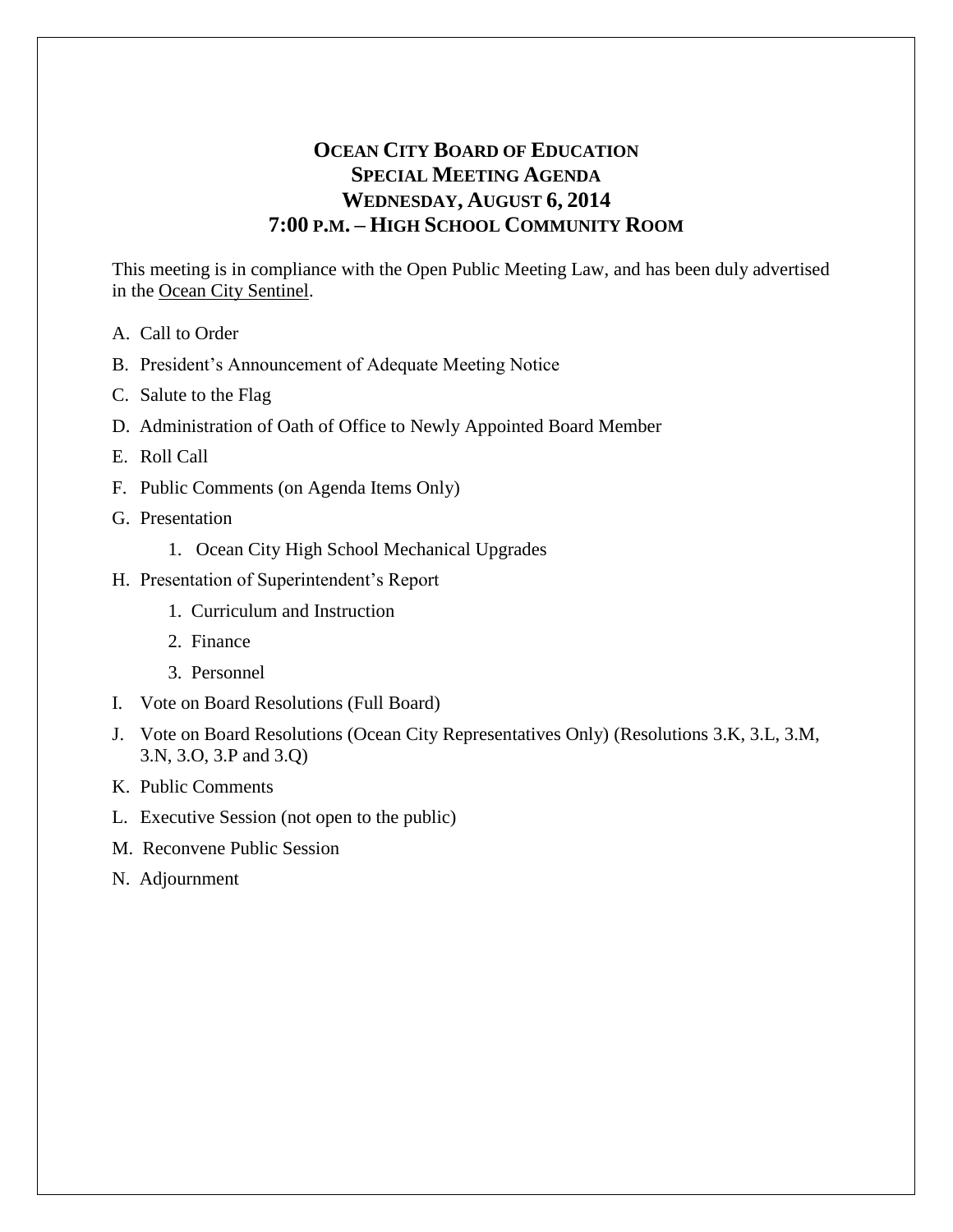D. Administration of Oath of Office to Newly Appointed Board Member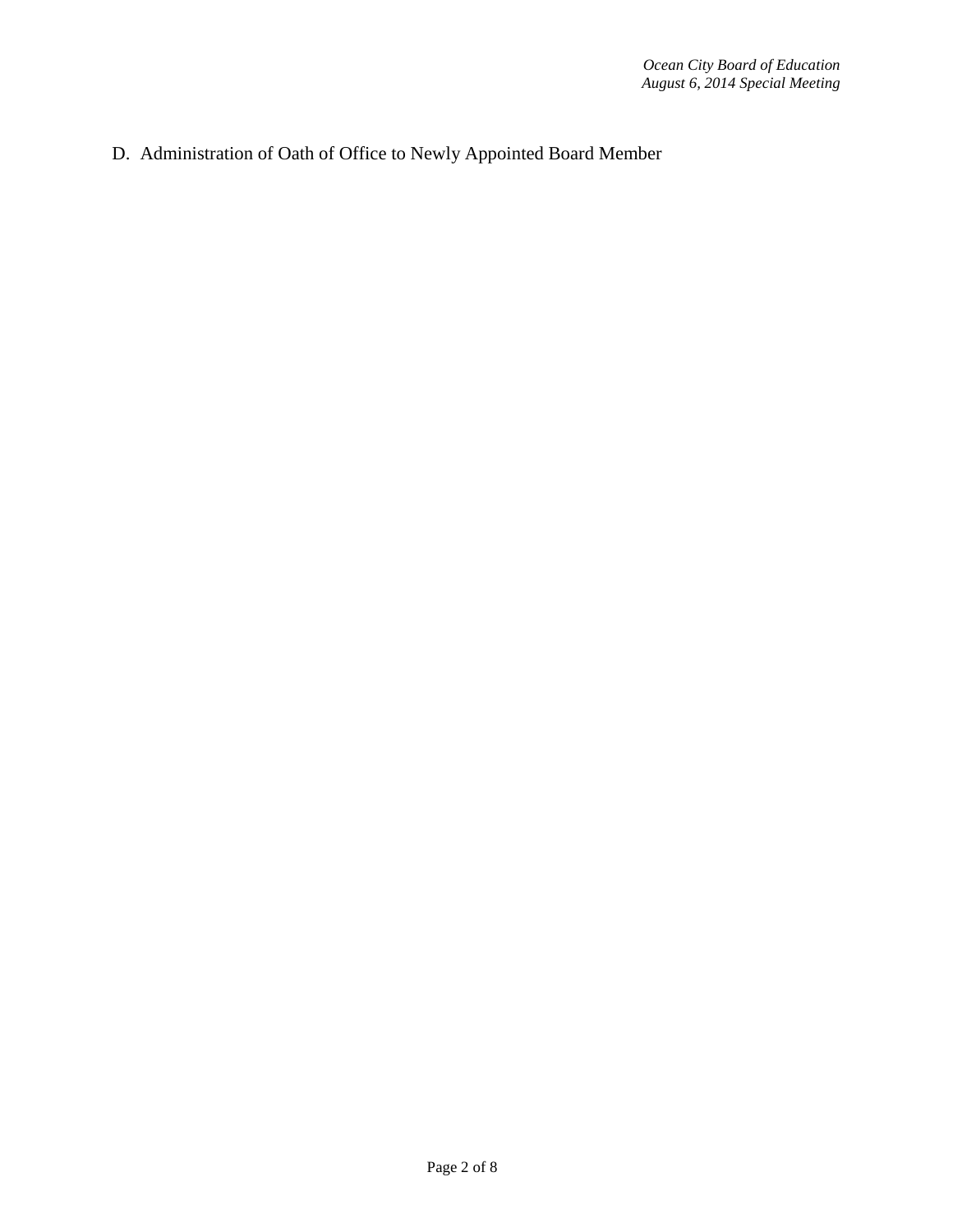#### **OFFICE OF THE**

#### **SUPERINTENDENT OF SCHOOLS**

**TO:** Ocean City Board of Education

### **FROM: Dr. Kathleen Taylor, Superintendent of Schools**

**RE:** August 6, 2014 Special Board Meeting

**MOTION:** Based on the recommendation of the Superintendent of Schools, the following resolution is presented for formal approval by the Board of Education.

#### **1. Curriculum and Instruction**

A. Athletic Competition – Home-Schooled Child

The Board approves the request for a home-schooled child to participate in the Ocean City High School Athletic Program in accordance with Board Policy #2431, Athletic Competition.

Discussion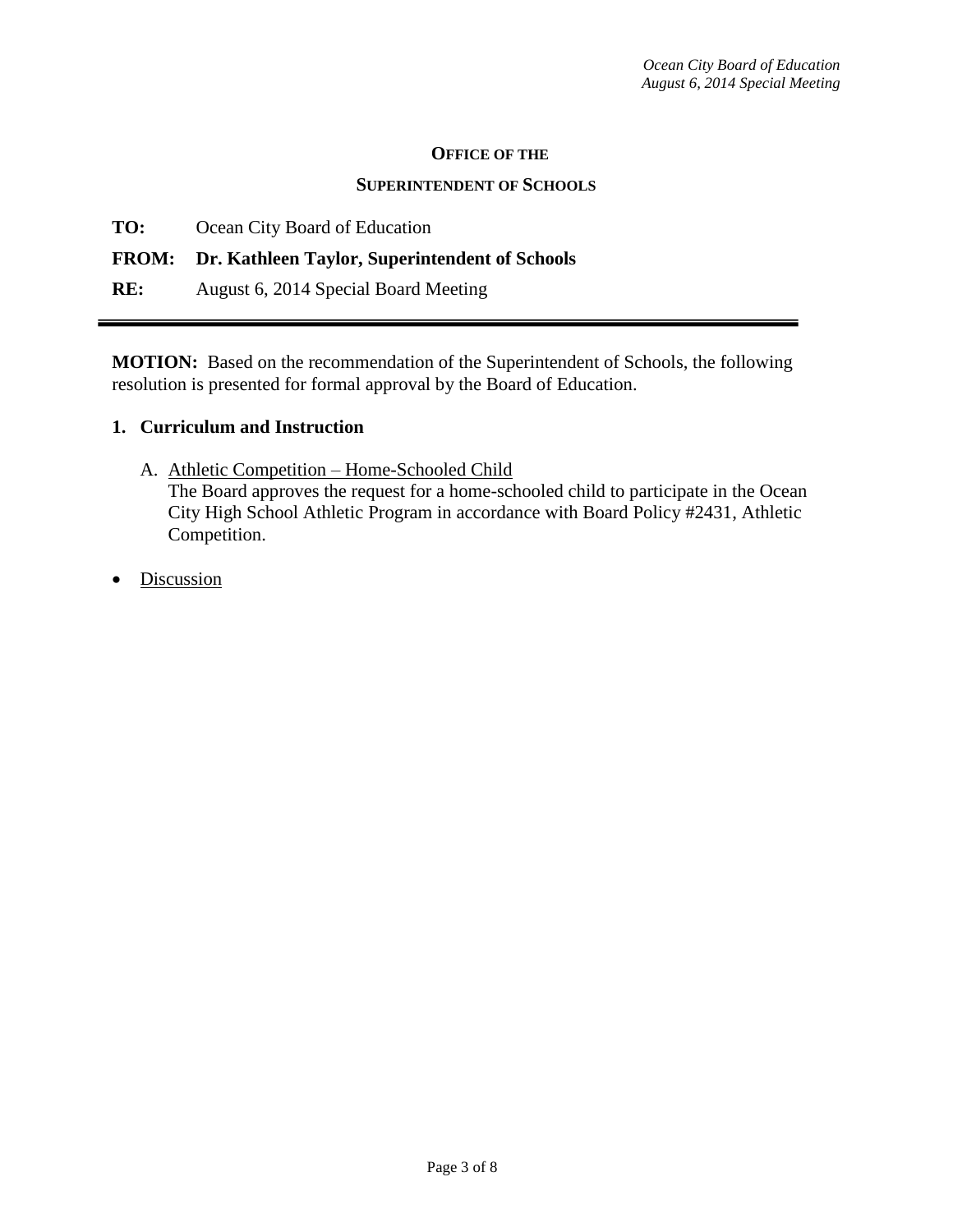### **2. Finance**

A. Payment Application #4 to Thermal Piping (Attachment #2.A)

The Board approves Payment Application #4 in the amount of \$769,620.95 to Thermal Piping for the High School HVAC Mechanicals Project as certified by the Board Engineer.

#### B. Food Service Management Contract

Resolved that the Ocean City Board of Education approves the contract with ARAMARK Education Services, Inc., Philadelphia, PA (hereinafter "ARAMARK") for the provision of food service management services for the period July 1, 2014 through June 30, 2015, including but not limited to the following fees and guarantees:

- 1. The Ocean City School District shall reimburse ARAMARK for all Reimbursable Items. In addition, the Ocean City School District shall pay ARAMARK an allowance for its General and Administrative Expense of \$25,832 or \$0.0670 per meal served under the National School Lunch and Breakfast Programs and for each Meal Equivalent served. The Ocean City School District shall reimburse ARAMARK a Management Fee of \$7,942 or \$0.0206 per meal served under the National School Lunch and Breakfast Programs and for each Meal Equivalent served. The total of such reimbursable items, the allowance for ARAMARK's General and Administrative Expense, and the Management Fee shall be referred to as Ocean City School District's Financial Obligation. General and Administrative Expense means ARAMARK's allowance for the financial reporting, legal, tax and audit services, and the management oversight provided to client locations by ARAMARK at the regional and corporate levels.
- 2. The number of National School Lunch and Breakfast Program meals served to children shall be determined by actual count. A "Meal Equivalent" provided by ARAMARK is determined by dividing the total cash receipts, other than from sales of National school Lunch Program Meals and School Breakfast Program Meals or Cash Equivalents by the Equivalency Factor. The Equivalency Factor used to determine the number of meal equivalents served by ARAMARK shall be the amount of \$1.00.
- 3. ARAMARK estimates that Gross receipts for the Current Year shall not exceed the Ocean City School District's Total Food Service Costs for the Current Year for those items of revenue and expense set forth in the mutually agreed upon Projected Food Service Budget. Reimbursement: ARAMARK agrees to reimburse Ocean City School District for the amount, if any, by which Ocean City School District's actual Surplus for the Current Year is less than the Projected Surplus for the Current Year up to an amount equivalent to the General Administrative Fee and the Management Fee for such Current Year. The Ocean City School District shall be responsible for the amount, if any, by which the Ocean City School District's shortfall exceeds the General Administrative Fee and the Management Fee for the Current Year.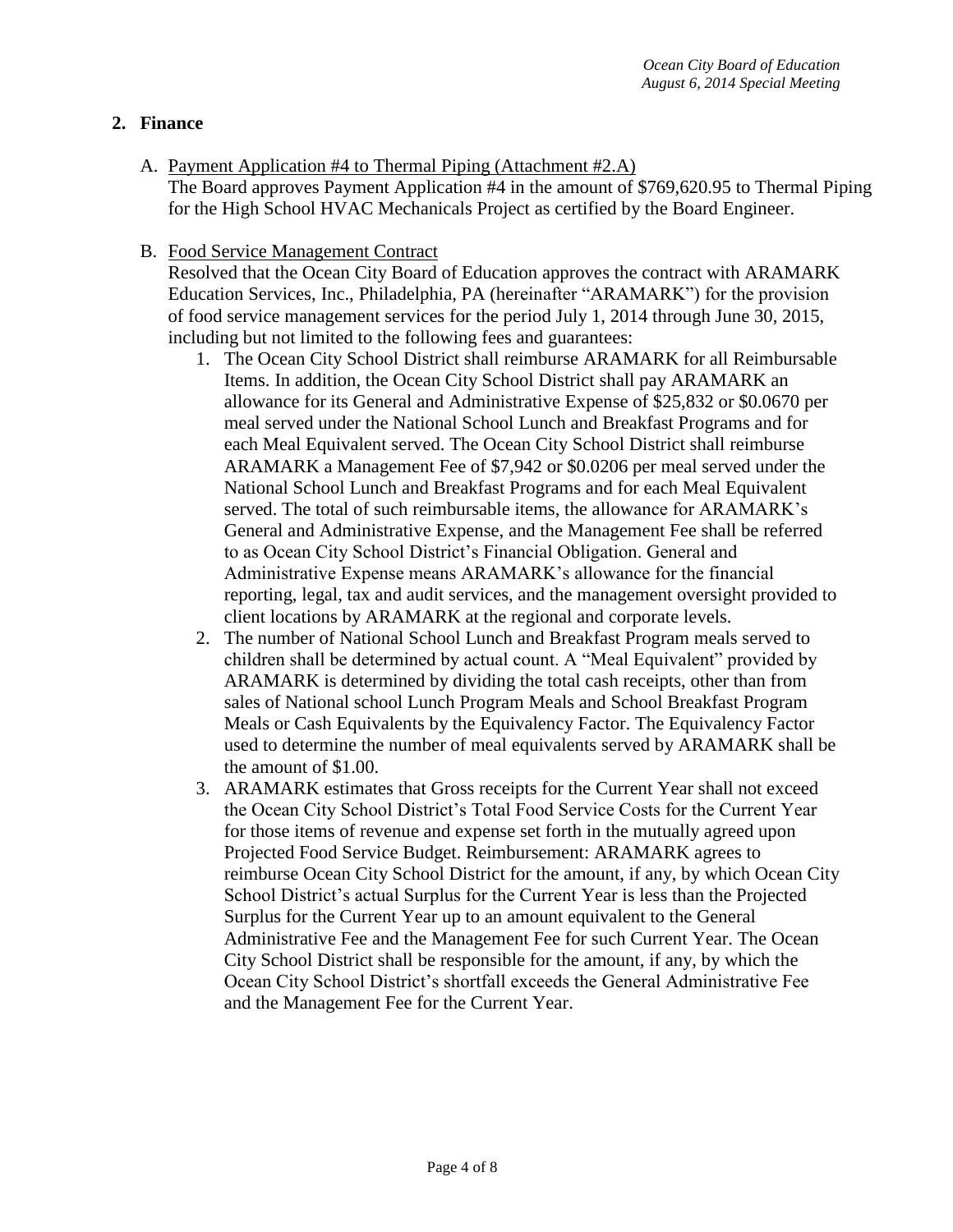## C. Renewal of Transportation Contracts (Attachment #2.C)

The Board approves the following renewal of transportation contracts for the 2014-15 school year:

| <b>First Student</b>       | Route<br>Route ESY 2014<br>To/From School | Cost<br>\$11,696.00<br>\$641,985.01<br>\$150,000.00 (estimated) for school-related activities |
|----------------------------|-------------------------------------------|-----------------------------------------------------------------------------------------------|
| Sheppard Bus Service, Inc. | <b>To/From CMCTECH</b>                    | \$47,853,00                                                                                   |

• Discussion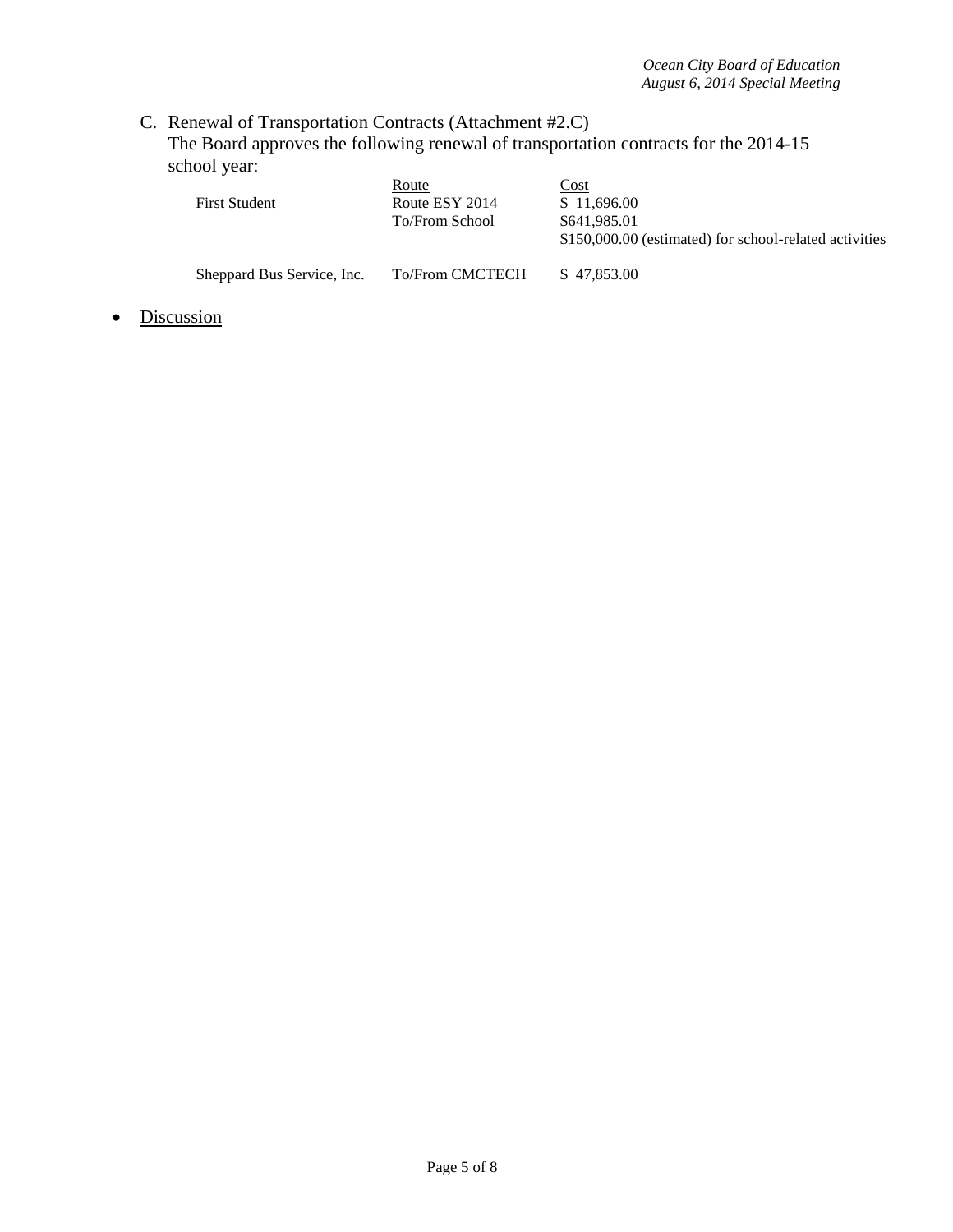## **3. Personnel**

- A. Substitutes roll call vote The Board approves the following criminal history approved/HIB trained substitute teachers for the 2014-15 school year: Valentina Hines Shannon O'Donnell
- B. High School Coaches and Stipends\* (Attachment #3.B) roll call vote The Board approves the attached High School coaches and stipends for the 2014-15 school year.
- C. District Summer Employment and Stipends roll call vote The Board approves Patricia Henry, Special Education Aide, District summer employment for Brailing equipment training at \$15 per hour, not to exceed 20 hours.
- D. New Employment District Supportive Staff (Attachment #3.D) roll call vote The Board approves the employment of Marie Keiluhn, 12 month Secretary for Facilities and Curriculum, effective on or before September 8, 2014 through June 30, 2015, at step 1, \$37,496 (pro-rated).
- E. New Employment High School Certificated Staff (Attachment #3.E) roll call vote The Board approves the employment of Joseph Lehman, High School and Extension Program Teacher of Mathematics, effective September 1, 2014 through June 30, 2015, at MA, step 1, \$55,756\*.
- F. New Employment High School Supportive Staff roll call vote The Board approves the employment of Anthony Johnson, High School custodian, effective August 11, 2014 through June 30, 2015, at step 1, \$36,741 (pro-rated).
- G. Stipend District Non-Affiliated Staff roll call vote The Board approves Shelley Plechner, Secretary to the Business Administrator, a stipend of \$650 for the 2014-15 school year.
- H. Resignation High School Certificated Staff roll call vote The Board accepts the resignation of Karen Arcidiacono Ludwig, High School Teacher of English, effective on or before September 26, 2014.

\*pending negotiations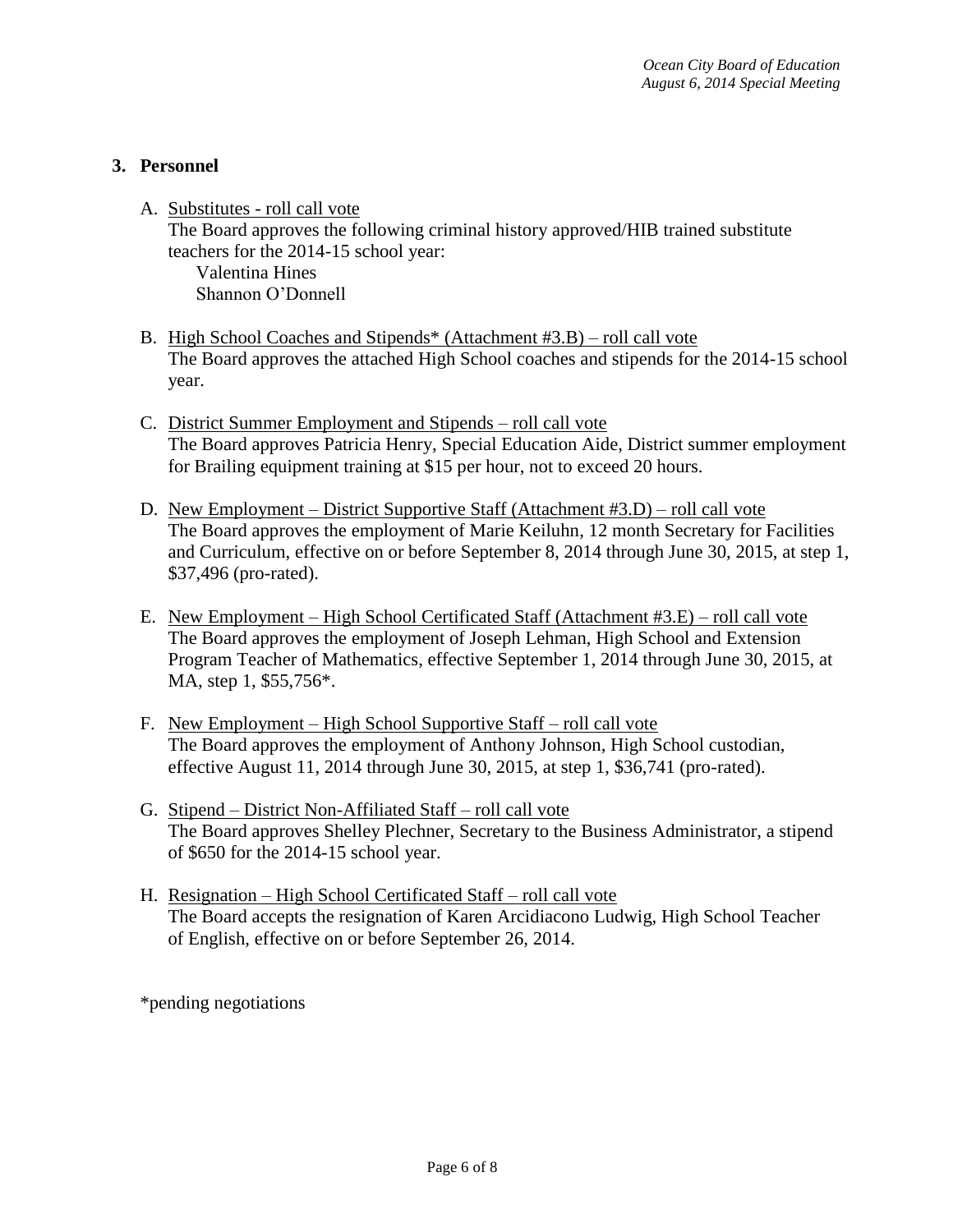I. High School Fieldwork Placements - roll call vote The Board approves the following High School Fieldwork placement students for fall 2014: Richard Stockton College of New Jersey – 80 Observation Hours Name: Melanie Trivelli Placement: Matthew Oster, Teacher of Biological Science Richard Stockton College of New Jersey – 80 Observation Hours Name: Caitlin Votta Placement: Barbara Daniel, Teacher of Social Studies J. District and High School Federal Grant Salary Allocations – roll call vote The Board authorizes the following District and High School salary allocations to be charged to the identified Federal Grants for the 2014-15 School year: Charles Dolinsky, Special Education Teacher \$8,000 – IDEA Basic FY15 Janice Annarelli, Special Education Aide \$22,035 – IDEA Basic FY15 Katelyn Bell, Special Education Aide  $$20,886 - IDEA$  Basic FY15 Ronald Ewing, Special Education Aide \$23,575 – IDEA Basic FY15 Nancy Filangieri, Special Education Aide \$20,049 – IDEA Basic FY15

| Charles Dolinsky, Special Education Teacher | $$8,000 - IDEA$ Basic FY15  |
|---------------------------------------------|-----------------------------|
| Janice Annarelli, Special Education Aide    | $$22,035 - IDEA Basic FY15$ |
| Katelyn Bell, Special Education Aide        | $$20,886 - IDEA Basic FY15$ |
| Ronald Ewing, Special Education Aide        | $$23,575 - IDEA Basic FY15$ |
| Nancy Filangieri, Special Education Aide    | $$20,049 - IDEA Basic FY15$ |
| Joanne Martin, Special Education Aide       | $$23,145 - IDEA$ Basic FY15 |
| Melanie Vitale, Special Education Aide      | \$21,792 - IDEA Basic FY15  |
| Karen Wallenstein, Special Education Aide   | $$20,886 - IDEA Basic FY15$ |
|                                             |                             |

K. New Employment – Intermediate School Certificated Staff (Attachment #3.K) – roll call vote **(Ocean City Representatives Only)**

The Board approves the employment of Andrew Benfer, Intermediate School Elementary School Teacher, effective September 1, 2014 through June 30, 2015, at BA, step 1, \$47,777<sup>\*</sup>.

L. New Employment – Intermediate School Certificated Staff (Attachment #3.L) – roll call vote **(Ocean City Representatives Only)**

The Board approves the employment of Leigh Ann Lubas, Intermediate School Family and Consumer Science Teacher, effective September 1, 2014 through June 30, 2015, at BA, step 1, \$47,777\*. Position is pending New Jersey Family and Consumer Science certification.

M. New Employment – Intermediate School Certificated Staff (Attachment #3.M) – roll call vote **(Ocean City Representatives Only)** The Board approves the employment of Marianne Zelinski, Intermediate School Elementary School Teacher, effective September 1, 2014 through June 30, 2015, at BA, step 1, \$47,777<sup>\*</sup>.

\*pending negotiations